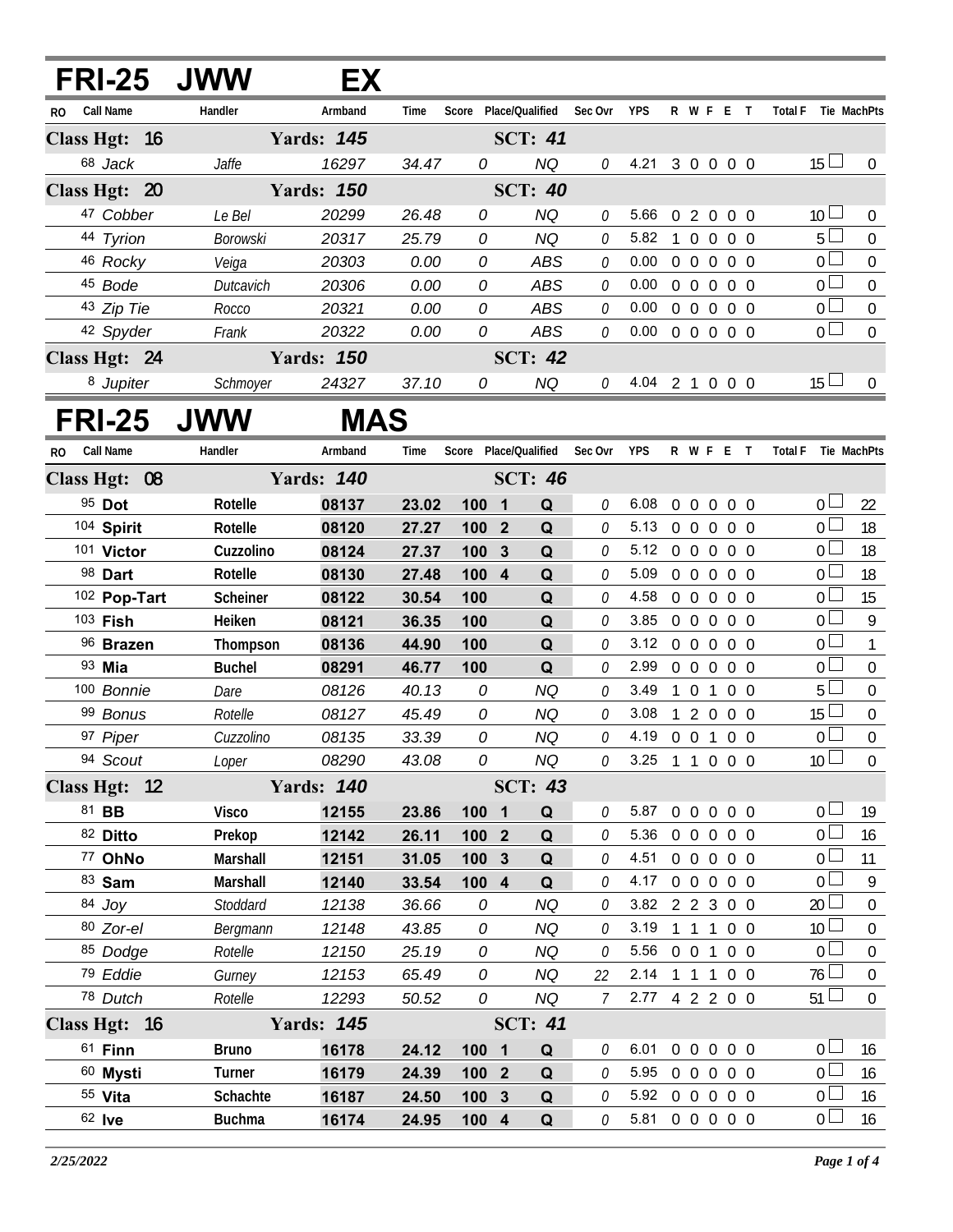| 58 Pennie                          | Kandle         | 16182             | 26.29 | 100   | Q                            | 0 | 5.52           |                | 00000             |                   |            | 0 <sub>0</sub>  | 14               |
|------------------------------------|----------------|-------------------|-------|-------|------------------------------|---|----------------|----------------|-------------------|-------------------|------------|-----------------|------------------|
| 66 Grover                          | Puro           | 16166             | 26.82 | 100   | Q                            | 0 | 5.41           | $0\quad 0$     | $\overline{0}$    |                   | $0\quad 0$ | $0-$            | 14               |
| 67 Si                              | <b>Visco</b>   | 16162             | 27.80 | 100   | Q                            | 0 | 5.22           |                | 00000             |                   |            | 0 L             | 13               |
| 65 Spinner                         | Fluet          | 16168             | 35.43 | 0     | <b>NQ</b>                    | 0 | 4.09           |                | 1 0 0             |                   | $0\quad 0$ | $5+$            | $\overline{0}$   |
| 64 Sadie                           | Baranowski     | 16172             | 31.19 | 0     | <b>NQ</b>                    | 0 | 4.65           | $1\quad0$      |                   | $0\quad 0\quad 0$ |            | $5^{\perp}$     | $\boldsymbol{0}$ |
| 63 Gibbs                           | Cox            | 16173             | 34.71 | 0     | <b>NQ</b>                    | 0 | 4.18           |                | $0 \t 0 \t 1$     |                   | $0\quad 0$ | 0 <sup>1</sup>  | $\mathbf{0}$     |
| 59 Lila                            | Bunin          | 16181             | 0.00  | 0     | <b>NQ</b>                    | 0 | 0.00           |                | $0\quad 0\quad 0$ |                   | $1\quad 0$ | 0 <sub>0</sub>  | $\overline{0}$   |
| 57 Kip                             | Fronheiser     | 16183             | 0.00  | 0     | <b>NQ</b>                    | 0 | 0.00           |                | 0 0 0 1 0         |                   |            | 0 <sub>1</sub>  | $\mathbf 0$      |
| 56 Rhys                            | Midura         | 16186             | 0.00  | 0     | <b>NQ</b>                    | 0 | 0.00           |                | 0 0 0 1 0         |                   |            | $\overline{0}$  | $\mathbf 0$      |
| Class Hgt: 20                      |                | <b>Yards: 150</b> |       |       | <b>SCT: 40</b>               |   |                |                |                   |                   |            |                 |                  |
| 36 Quinn                           | Arndt          | 20197             | 21.88 | 1001  | Q                            | 0 | 6.86           | $0\quad 0$     | $\overline{0}$    |                   | $0\quad 0$ | 0 <sub>0</sub>  | 18               |
| <sup>19</sup> Mike                 | Simon          | 20249             | 22.36 | 100 2 | Q                            | 0 | 6.71           | 0 <sub>0</sub> |                   | $\overline{0}$    | $0\quad 0$ | 0 <sup>1</sup>  | 17               |
| 28 Fever                           | Westcott       | 20220             | 22.74 | 100   | $\mathbf{3}$<br>Q            | 0 | 6.60           |                | 0 0 0 0 0         |                   |            | 0 <sup>1</sup>  | 17               |
| <sup>12</sup> Duncan               | Tendler        | 20313             | 24.36 | 100   | $\overline{\mathbf{4}}$<br>Q | 0 | 6.16           | $0\quad 0$     | $\overline{0}$    |                   | $0\quad 0$ | 0 <sub>0</sub>  | 15               |
| 32 Tucker                          | Williams       | 20207             | 24.59 | 100   | Q                            | 0 | 6.10           |                | $0\quad 0\quad 0$ |                   | $0\quad 0$ | 0 <sub>0</sub>  | 15               |
| <sup>10</sup> Kampay               | Le Bel         | 20250             | 25.19 | 100   | Q                            | 0 | 5.95           | 0 <sub>0</sub> | $\overline{0}$    |                   | $0\quad 0$ | 0 L             | 14               |
| <sup>29</sup> O'Neill              | Keeshen        | 20216             | 25.60 | 100   | Q                            | 0 | 5.86           |                | 00000             |                   |            | 0 <sub>0</sub>  | 14               |
| $15$ Jem                           | <b>Samuels</b> | 20310             | 25.61 | 100   | Q                            | 0 | 5.86           | $0\quad 0$     |                   | $\Omega$          | $0\quad 0$ | 0 L             | 14               |
| <sup>21</sup> Switch               | <b>Burton</b>  | 20245             | 26.00 | 100   | $\mathbf Q$                  | 0 | 5.77           |                | 00000             |                   |            | 0 <sub>0</sub>  | 14               |
| 39 Clooney                         | Johnston       | 20194             | 28.61 | 100   | Q                            | 0 | 5.24           | $0\quad 0$     |                   | $0\quad 0\quad 0$ |            | 0 <sup>L</sup>  | 11               |
| <sup>26</sup> Chick                | Mosner         | 20233             | 29.17 | 100   | Q                            | 0 | 5.14           |                | 00000             |                   |            | 0 <sub>0</sub>  | 10               |
| <sup>23</sup> Indiana Bones Rooney |                | 20238             | 32.11 | 100   | Q                            | 0 | 4.67           |                | 00000             |                   |            | 0 <sub>1</sub>  | $7\overline{ }$  |
| 41 Ben                             | Kramer         | 20191             | 45.88 | 0     | <b>NQ</b>                    | 5 | 3.27           |                | 121               |                   | $0\quad 0$ | 30 <sup>2</sup> | $\overline{0}$   |
| 38 Champ                           | Marden         | 20195             | 29.55 | 0     | <b>NQ</b>                    | 0 | 5.08           |                | 111               |                   | $0\quad 0$ | 10 <sup>L</sup> | $\overline{0}$   |
| 33 Faye                            | Simon          | 20206             | 23.49 | 0     | <b>NQ</b>                    | 0 | 6.39           |                | $0 \t0 \t1$       |                   | $0\quad 0$ | 0 <sup>1</sup>  | $\boldsymbol{0}$ |
| 30 Sugar Ray                       | Goldman        | 20215             | 0.00  | 0     | NQ                           | 0 | 0.00           |                | $0\quad 0\quad 0$ |                   | 1 0        | 0 <sub>1</sub>  | $\mathbf 0$      |
| 25 Billy                           | Knapp          | 20234             | 22.62 | 0     | <b>NQ</b>                    | 0 | 6.63           | $1\quad1$      |                   | 200               |            | 10 <sup>1</sup> | $\boldsymbol{0}$ |
| 24 Dahlia                          | Halperin       | 20236             | 22.79 | 0     | NQ                           | 0 | 6.58           |                | 0 0 2 0 0         |                   |            | 0 <sub>0</sub>  | $\overline{0}$   |
| 22 Tessa                           | Turner         | 20243             | 0.00  | 0     | <b>NQ</b>                    | 0 | 0.00           |                | 0 0 0 1 0         |                   |            | 0 <sub>0</sub>  | $\boldsymbol{0}$ |
| 20 Emily                           | McGuigan       | 20248             | 38.90 | 0     | NQ                           | 0 | 3.86 2 1 1 0 0 |                |                   |                   |            | $15\Box$        | $\overline{0}$   |
| 18 Sligo                           | Johnston       | 20254             | 0.00  | 0     | NQ                           | O | 0.00           |                | 0 0 0 1 0         |                   |            | $\overline{0}$  | $\overline{0}$   |
| 16 Risk                            | Kavanagh       | 20308             | 43.50 | 0     | NQ                           | 3 | 3.45           | $1\quad0$      |                   | $0\quad 0\quad 0$ |            | 14 <sup>1</sup> | $\mathbf{0}$     |
| 14 Jake                            | Densten        | 20311             | 37.28 | 0     | <b>NQ</b>                    | 0 | 4.02           | 0 <sub>1</sub> |                   | $0\quad 0\quad 0$ |            | 5 <sub>1</sub>  | $\boldsymbol{0}$ |
| 40 Halley                          | Burnett        | 20193             | 0.00  | 0     | ABS                          | 0 | 0.00           | $0\quad 0$     |                   | $0\quad 0\quad 0$ |            | 0 <sup>L</sup>  | $\mathbf 0$      |
| 37 TiAmo                           | Rocco          | 20196             | 0.00  | 0     | ABS                          | 0 | 0.00           | $0\quad 0$     |                   | $0\quad 0\quad 0$ |            | 0 <sub>0</sub>  | 0                |
| 35 Oskar                           | Patrick        | 20198             | 0.00  | 0     | ABS                          | 0 | 0.00           | $0\quad 0$     |                   | $0\quad 0\quad 0$ |            | 0 <sup>L</sup>  | $\mathbf 0$      |
| 34 Thrill                          | Frank          | 20200             | 0.00  | 0     | <b>ABS</b>                   | 0 | 0.00           | $0\quad 0$     |                   | $\mathbf 0$       | $0\quad 0$ | $0 -$           | 0                |
| 31 Jenci                           | Furey          | 20214             | 0.00  | 0     | ABS                          | 0 | 0.00           | 0 <sub>0</sub> |                   | $0\quad 0\quad 0$ |            | 0 <sup>L</sup>  | $\mathbf 0$      |
| <sup>11</sup> Ghost                | Patrick        | 20226             | 0.00  | 0     | ABS                          | 0 | 0.00           | $0\quad 0$     |                   | $0\quad 0\quad 0$ |            | 0 <sub>0</sub>  | 0                |
| 27 Cowboy                          | Rocco          | 20227             | 0.00  | 0     | ABS                          | 0 | 0.00           | $0\quad 0$     |                   | $0\quad 0\quad 0$ |            | $0 -$           | $\mathbf 0$      |
| 17 Kali                            | Egan           | 20255             | 0.00  | 0     | <b>ABS</b>                   | 0 | 0.00           |                | 0 0 0 0 0         |                   |            | 0 <sub>0</sub>  | $\mathbf 0$      |
| 13 Ben                             | Dynarski       | 20312             | 0.00  | 0     | ABS                          | 0 | 0.00           |                | 00000             |                   |            | $\overline{0}$  | $\overline{0}$   |
| Class Hgt: 24                      |                | <b>Yards: 150</b> |       |       | <b>SCT: 42</b>               |   |                |                |                   |                   |            |                 |                  |
| $5$ Joseph                         | Koziatek       | 24270             | 25.81 | 100 1 | Q                            | 0 | 5.81           | $0\quad 0$     |                   | $0\quad 0\quad 0$ |            | 0 <sub>0</sub>  | 16               |
| $6$ Trudy                          | Carberry       | 24266             | 26.74 | 100 2 | Q                            | 0 | 5.61           |                | 00000             |                   |            | 0 <sub>0</sub>  | 15               |
| <sup>9</sup> Kai                   | <b>Thorpe</b>  | 24261             | 31.61 | 100 3 | $\mathbf Q$                  | 0 | 4.75 0 0 0 0 0 |                |                   |                   |            | 0 <sub>1</sub>  | 10               |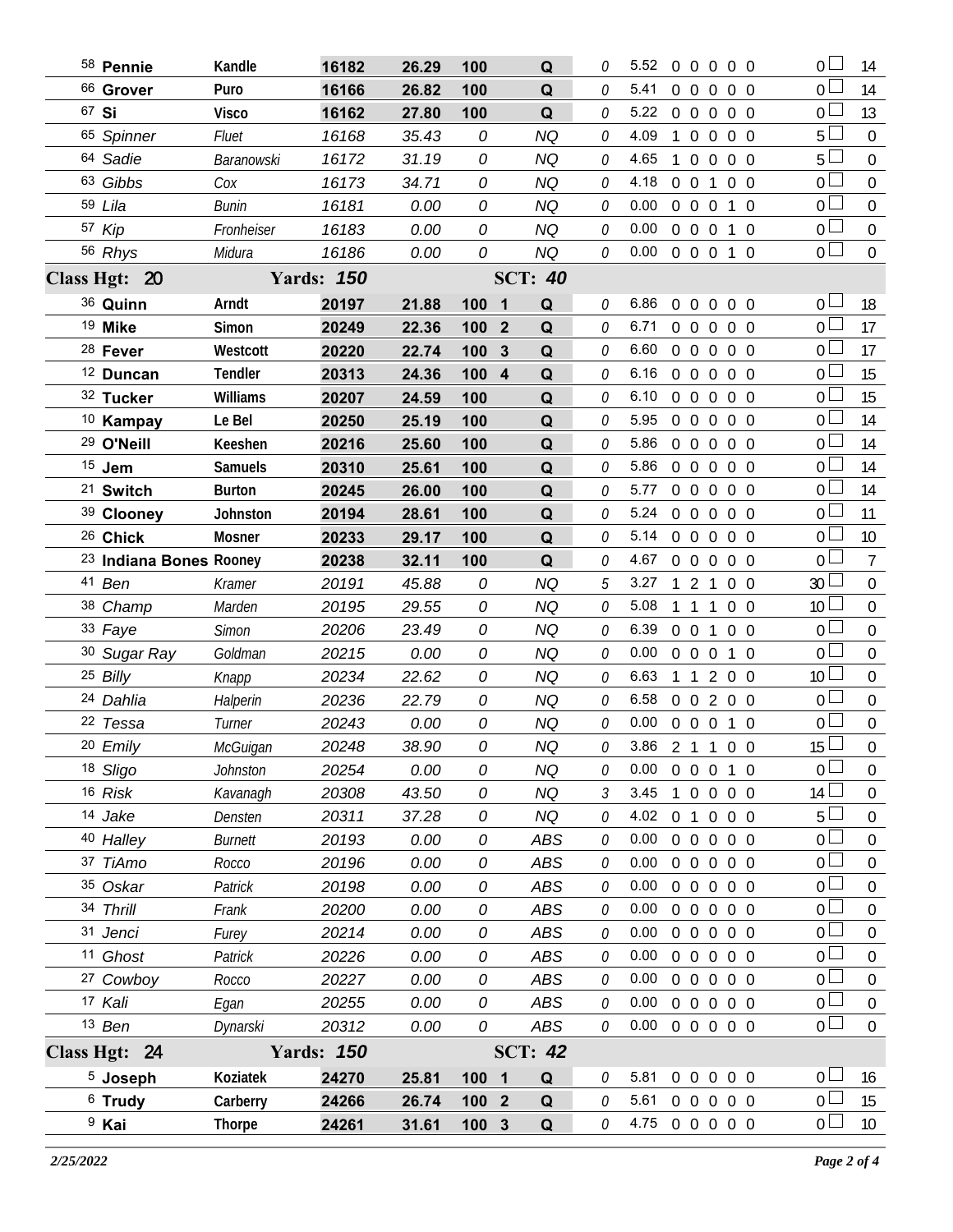| 20 <sup>2</sup><br><sup>3</sup> Caliente<br>24325<br>0<br><b>NQ</b><br>3.58<br>Silver<br>41.85<br>0<br>2 2 0 0 0<br>0 <sub>0</sub><br>7 Tsavo<br>24265<br>ABS<br>0.00<br>0 0 0 0 0<br><b>Odgers</b><br>0.00<br>0<br>0<br>$\overline{0}$<br>0<br><sup>4</sup> Declan<br>ABS<br>0<br>$0.00 \t0 \t0 \t0 \t0 \t0$<br>Solakian<br>24272<br>0.00<br><b>SCT: 40</b><br>Class Hgt: 24C<br><b>Yards: 150</b><br>0 <sub>1</sub><br>NQ<br><sup>1</sup> Titan<br>24C277<br>0.00<br>Keens<br>0<br>0<br>$0.00 \t0 \t0 \t0 \t1 \t0$<br><b>FRI-25</b><br><b>JWW</b><br>EX P<br>RO Call Name<br>Handler<br>Armband<br>Time<br>Score Place/Qualified<br>Sec Ovr<br><b>YPS</b><br>R W F E T<br>Total F Tie MachPts<br><b>Yards: 140</b><br><b>SCT: 51</b><br>Class Hgt: 04<br>115 Elvis<br>0 <sub>l</sub><br>3.00 0 0 0 0 0<br>04278<br>0<br>Loper<br>100 1<br>Q<br>46.59<br><b>Yards: 150</b><br>Class Hgt: 16<br><b>SCT: 45</b><br>76 Pinky<br>0 <sub>0</sub><br>25.39<br>0<br><b>NQ</b><br>5.91<br>16281<br>Teti<br>0<br>$0 \t0 \t1$<br>$0\quad 0$<br>$\overline{0}$<br>75 Dugan<br>16284<br>0.00<br>0<br>ABS<br>0.00<br>0<br>0 0 0 0 0<br>Fleischmann | $\mathbf{0}$<br>$\overline{0}$<br>$\overline{0}$<br>$\mathbf 0$<br>$\mathbf 0$<br>$\mathbf 0$<br>$\overline{0}$<br>$\overline{0}$ |
|----------------------------------------------------------------------------------------------------------------------------------------------------------------------------------------------------------------------------------------------------------------------------------------------------------------------------------------------------------------------------------------------------------------------------------------------------------------------------------------------------------------------------------------------------------------------------------------------------------------------------------------------------------------------------------------------------------------------------------------------------------------------------------------------------------------------------------------------------------------------------------------------------------------------------------------------------------------------------------------------------------------------------------------------------------------------------------------------------------------------------------------|-----------------------------------------------------------------------------------------------------------------------------------|
|                                                                                                                                                                                                                                                                                                                                                                                                                                                                                                                                                                                                                                                                                                                                                                                                                                                                                                                                                                                                                                                                                                                                        |                                                                                                                                   |
|                                                                                                                                                                                                                                                                                                                                                                                                                                                                                                                                                                                                                                                                                                                                                                                                                                                                                                                                                                                                                                                                                                                                        |                                                                                                                                   |
|                                                                                                                                                                                                                                                                                                                                                                                                                                                                                                                                                                                                                                                                                                                                                                                                                                                                                                                                                                                                                                                                                                                                        |                                                                                                                                   |
|                                                                                                                                                                                                                                                                                                                                                                                                                                                                                                                                                                                                                                                                                                                                                                                                                                                                                                                                                                                                                                                                                                                                        |                                                                                                                                   |
|                                                                                                                                                                                                                                                                                                                                                                                                                                                                                                                                                                                                                                                                                                                                                                                                                                                                                                                                                                                                                                                                                                                                        |                                                                                                                                   |
|                                                                                                                                                                                                                                                                                                                                                                                                                                                                                                                                                                                                                                                                                                                                                                                                                                                                                                                                                                                                                                                                                                                                        |                                                                                                                                   |
|                                                                                                                                                                                                                                                                                                                                                                                                                                                                                                                                                                                                                                                                                                                                                                                                                                                                                                                                                                                                                                                                                                                                        |                                                                                                                                   |
|                                                                                                                                                                                                                                                                                                                                                                                                                                                                                                                                                                                                                                                                                                                                                                                                                                                                                                                                                                                                                                                                                                                                        |                                                                                                                                   |
|                                                                                                                                                                                                                                                                                                                                                                                                                                                                                                                                                                                                                                                                                                                                                                                                                                                                                                                                                                                                                                                                                                                                        |                                                                                                                                   |
|                                                                                                                                                                                                                                                                                                                                                                                                                                                                                                                                                                                                                                                                                                                                                                                                                                                                                                                                                                                                                                                                                                                                        |                                                                                                                                   |
|                                                                                                                                                                                                                                                                                                                                                                                                                                                                                                                                                                                                                                                                                                                                                                                                                                                                                                                                                                                                                                                                                                                                        |                                                                                                                                   |
|                                                                                                                                                                                                                                                                                                                                                                                                                                                                                                                                                                                                                                                                                                                                                                                                                                                                                                                                                                                                                                                                                                                                        |                                                                                                                                   |
| Class Hgt: 20<br><b>Yards: 150</b><br><b>SCT: 47</b>                                                                                                                                                                                                                                                                                                                                                                                                                                                                                                                                                                                                                                                                                                                                                                                                                                                                                                                                                                                                                                                                                   |                                                                                                                                   |
| 0 <sub>l</sub><br>53 Oshie<br>20288<br>0.00<br>0<br>NQ<br>0.00 0 0 0 1 0<br>Mangels<br>0                                                                                                                                                                                                                                                                                                                                                                                                                                                                                                                                                                                                                                                                                                                                                                                                                                                                                                                                                                                                                                               |                                                                                                                                   |
| <b>FRI-25</b><br><b>JWW</b><br><b>MAS P</b>                                                                                                                                                                                                                                                                                                                                                                                                                                                                                                                                                                                                                                                                                                                                                                                                                                                                                                                                                                                                                                                                                            |                                                                                                                                   |
| Call Name<br>Handler<br>Place/Qualified<br>Sec Ovr<br><b>YPS</b><br>R W F E T<br><b>Total F</b><br>Armband<br>Time<br>Score<br>Tie MachPts<br>RO.                                                                                                                                                                                                                                                                                                                                                                                                                                                                                                                                                                                                                                                                                                                                                                                                                                                                                                                                                                                      |                                                                                                                                   |
| <b>Yards: 140</b><br>Class Hgt: 04<br><b>SCT: 51</b>                                                                                                                                                                                                                                                                                                                                                                                                                                                                                                                                                                                                                                                                                                                                                                                                                                                                                                                                                                                                                                                                                   |                                                                                                                                   |
| 114 Zoom<br>0 <sub>1</sub><br>5.74<br>0 0 0 0 0<br>Rotelle<br>0<br>04059<br>24.40<br>100 1<br>Q                                                                                                                                                                                                                                                                                                                                                                                                                                                                                                                                                                                                                                                                                                                                                                                                                                                                                                                                                                                                                                        | 26                                                                                                                                |
| 0 <sub>0</sub><br>112 Zee<br>04061<br>0<br>4.22<br>00000<br>Moyer<br>33.14<br>100 2<br>Q                                                                                                                                                                                                                                                                                                                                                                                                                                                                                                                                                                                                                                                                                                                                                                                                                                                                                                                                                                                                                                               | 17                                                                                                                                |
| 0 <sub>0</sub><br>113 Jasmine<br>Scheiner<br>0<br><b>NQ</b><br>0<br>0.00<br>0 0 0 1 0<br>04060<br>0.00                                                                                                                                                                                                                                                                                                                                                                                                                                                                                                                                                                                                                                                                                                                                                                                                                                                                                                                                                                                                                                 | $\overline{0}$                                                                                                                    |
| 10 <sup>1</sup><br>111 Kendall<br>Scheiner<br>04062<br>51.37<br>0<br><b>NQ</b><br>2.73<br>2 0 0 0 0<br>0                                                                                                                                                                                                                                                                                                                                                                                                                                                                                                                                                                                                                                                                                                                                                                                                                                                                                                                                                                                                                               | $\overline{0}$                                                                                                                    |
| $\overline{0}$<br>110 Trixie<br>0<br>04063<br><b>NQ</b><br>0<br>0.00<br>0 0 0 1 0<br>0.00<br>Bruno                                                                                                                                                                                                                                                                                                                                                                                                                                                                                                                                                                                                                                                                                                                                                                                                                                                                                                                                                                                                                                     | $\overline{0}$                                                                                                                    |
| Class Hgt: 08<br><b>SCT: 48</b><br><b>Yards: 140</b>                                                                                                                                                                                                                                                                                                                                                                                                                                                                                                                                                                                                                                                                                                                                                                                                                                                                                                                                                                                                                                                                                   |                                                                                                                                   |
| 108 Aeryn<br>5.29<br>0 <sub>1</sub><br>0 0 0 0 0<br>Midura<br>08064<br>26.49<br>Q<br>0<br>100 <sub>1</sub>                                                                                                                                                                                                                                                                                                                                                                                                                                                                                                                                                                                                                                                                                                                                                                                                                                                                                                                                                                                                                             | 21                                                                                                                                |
| $_0$ $\Box$<br>0<br>109 Dillon<br>4.85<br>0 0 0 0 0<br>Q<br>08063<br>28.85<br>100 2<br>Gurney                                                                                                                                                                                                                                                                                                                                                                                                                                                                                                                                                                                                                                                                                                                                                                                                                                                                                                                                                                                                                                          | 19                                                                                                                                |
| 0 <sub>0</sub><br>107 Heyu<br>3.82 0 0 0 0 0<br>Marshall<br>08069<br>36.63<br>1003<br>$\Omega$<br>0                                                                                                                                                                                                                                                                                                                                                                                                                                                                                                                                                                                                                                                                                                                                                                                                                                                                                                                                                                                                                                    | 11                                                                                                                                |
| $\overline{0}$<br>105 Valkyrie<br>3.04<br>0 0 0 0 0<br>Heiken<br>08077<br>46.10<br>100 4<br>Q<br>0                                                                                                                                                                                                                                                                                                                                                                                                                                                                                                                                                                                                                                                                                                                                                                                                                                                                                                                                                                                                                                     | 1                                                                                                                                 |
| 106 Cruise<br>0 <sub>0</sub><br>0.00<br>08074<br>0.00<br>0<br>NQ<br>0 0 0 1 0<br>Prekop<br>0                                                                                                                                                                                                                                                                                                                                                                                                                                                                                                                                                                                                                                                                                                                                                                                                                                                                                                                                                                                                                                           | $\overline{0}$                                                                                                                    |
| Class Hgt: 12<br><b>Yards: 145</b><br><b>SCT: 46</b>                                                                                                                                                                                                                                                                                                                                                                                                                                                                                                                                                                                                                                                                                                                                                                                                                                                                                                                                                                                                                                                                                   |                                                                                                                                   |
| 88 Adele<br>AIS<br>0 0 0 0 0<br>0 <sub>0</sub><br>12086<br>0.00<br>0<br>0.00<br>Ellwanger<br>0                                                                                                                                                                                                                                                                                                                                                                                                                                                                                                                                                                                                                                                                                                                                                                                                                                                                                                                                                                                                                                         | $\overline{0}$                                                                                                                    |
| 86 Lira<br>Schachte<br>12079<br>5.93<br>24.44<br>100 1<br>Q<br>00000<br>0 <sup>1</sup><br>0                                                                                                                                                                                                                                                                                                                                                                                                                                                                                                                                                                                                                                                                                                                                                                                                                                                                                                                                                                                                                                            | 21                                                                                                                                |
| 91 Bizzy<br>Q<br>5.40<br>0 0 0 0 0<br>0 L<br>Goodspeed<br>12081<br>26.85<br>100 2<br>0                                                                                                                                                                                                                                                                                                                                                                                                                                                                                                                                                                                                                                                                                                                                                                                                                                                                                                                                                                                                                                                 | 19                                                                                                                                |
| 90 Zephyr<br>12083<br>28.19<br>100 3<br>Q<br>5.14<br>00000<br>0 <sub>0</sub><br>Evans<br>0                                                                                                                                                                                                                                                                                                                                                                                                                                                                                                                                                                                                                                                                                                                                                                                                                                                                                                                                                                                                                                             | 17                                                                                                                                |
| 87 Ozzy<br>Q<br>4.32<br>0 0 0 0 0<br>0 L<br>Halloran<br>12087<br>33.56<br>100 4<br>0                                                                                                                                                                                                                                                                                                                                                                                                                                                                                                                                                                                                                                                                                                                                                                                                                                                                                                                                                                                                                                                   | 12                                                                                                                                |
| 89 Mica<br>5 <sup>1</sup><br>Brown<br>12085<br>36.76<br>NQ<br>3.94<br>1 0 0 0 0<br>0<br>0<br>0 <sub>0</sub><br>92 Daisy<br>0<br>ABS<br>0<br>$0.00 \t0 \t0 \t0 \t0 \t0$<br>Fleischmann<br>12078<br>0.00                                                                                                                                                                                                                                                                                                                                                                                                                                                                                                                                                                                                                                                                                                                                                                                                                                                                                                                                 | $\mathbf 0$<br>$\mathbf{0}$                                                                                                       |
| Class Hgt: 16<br><b>SCT: 45</b><br><b>Yards: 150</b>                                                                                                                                                                                                                                                                                                                                                                                                                                                                                                                                                                                                                                                                                                                                                                                                                                                                                                                                                                                                                                                                                   |                                                                                                                                   |
| 74 Rosy<br>0 0 0 0 0<br>0 <sub>1</sub><br>16093<br>6.04<br>Halperin<br>24.85<br>100 1<br>Q<br>0                                                                                                                                                                                                                                                                                                                                                                                                                                                                                                                                                                                                                                                                                                                                                                                                                                                                                                                                                                                                                                        | 20                                                                                                                                |
| 72 Greta<br>0 <sup>1</sup><br>Smith<br>16099<br>4.79<br>0 0 0 0 0<br>31.32<br>Q<br>0<br>100 2                                                                                                                                                                                                                                                                                                                                                                                                                                                                                                                                                                                                                                                                                                                                                                                                                                                                                                                                                                                                                                          | 13                                                                                                                                |
| 0 <sub>0</sub><br>71 Fuzzle Wuzzle Diaz<br>4.23<br>0 0 0 0 0<br>16101<br>35.44<br>100 3<br>Q<br>0                                                                                                                                                                                                                                                                                                                                                                                                                                                                                                                                                                                                                                                                                                                                                                                                                                                                                                                                                                                                                                      | 9                                                                                                                                 |
| 0 <sub>0</sub><br>69 Maven<br>6.23<br>0 0 1 0 0<br>Rhyshek<br>16089<br>24.07<br><b>NQ</b><br>0<br>0                                                                                                                                                                                                                                                                                                                                                                                                                                                                                                                                                                                                                                                                                                                                                                                                                                                                                                                                                                                                                                    | $\overline{0}$                                                                                                                    |
| $5 \Box$<br>54 Pizzazz<br>16096<br>36.76<br>NQ<br>4.08 1 0 1 0 0<br>Thompson<br>0<br>0                                                                                                                                                                                                                                                                                                                                                                                                                                                                                                                                                                                                                                                                                                                                                                                                                                                                                                                                                                                                                                                 | $\mathbf 0$                                                                                                                       |